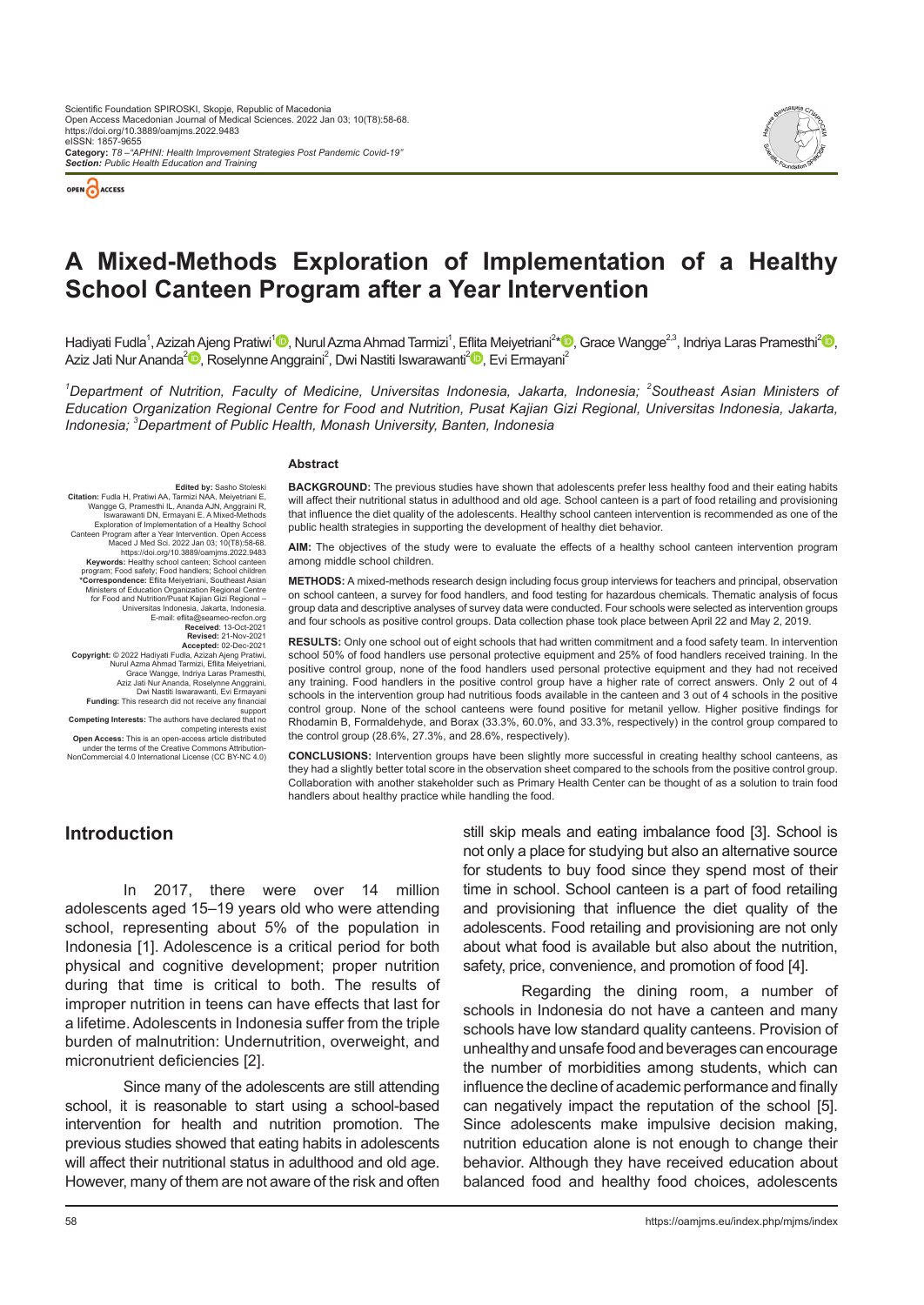do not necessarily do so immediately. They are heavily influenced by the environment. Students' eating behavior most probably impacted merely by the presence of tempting smells or display of unhealthy foods. They often care about taste and convenience besides anything else [6]. Thus, the supply of food in school is particularly crucial for adolescents to contribute to successful health and nutrition promotion.

The supply of healthy food starts from the food sellers and handlers who are health and nutrition conscious. School canteens face challenges on the nutrition and safety of food. Therefore, food sellers and food handlers play a crucial role in reducing the likelihood of contamination of the food that they prepare. In other words, the food handlers should improve their knowledge and practice about personal hygiene and safe food service to minimize food contamination. In addition, the food sellers should have the knowledge about what foods are nutritious, where to get them, and how to prepare the foods to be more nutritious [7].

Schools are regarded as an effective setting to create a generation of well-mannered students. It is also a setting for students to apply their knowledge on nutrition. If students have a habit of consuming healthy food at an early age, it is more likely to carry on to the next stage in life. Thus, school-based nutrition program may contribute in solving in the nutritional problem in the community since students may also act as agents of change at home and community [8].

The success of school-based nutrition intervention relies on the demand from the students because students have the purchasing power in this setting. The previous studies have shown that students preferred less healthy food and they found that it was difficult to make nutritious foods that match students' preferences [9]. Therefore, it is important to raise awareness about nutrition among adolescents for example through nutrition education.

Nutrition Goes to School (NGTS) is one of the flagship programs in Southeast Asia Ministry of Education Organization Regional Center for Food and Nutrition (SEAMEO RECFON) [10]. To implement health and nutrition promotion in adolescents, SEAMEO RECFON had conducted NGTS program from April 2018 to April 2019 in Malang district, East Java. After a year of intervention, SEAMEO RECFON conducted a study to evaluate the school canteen as part of NGTS program which provides the supply of food for the adolescents at school.

the local situation in Malang district regarding healthy school canteen. In depth interviews were conducted to collect the data from school principals. Group interviews with the teachers were also conducted to explore the information in depth. The researchers also observed the school commitment related with healthy canteen, human resources, facilities and utilities, and food quality. In terms of food safety, the researchers performed food testing for hazardous chemicals to assess the safety of food being sold in school. In addition, the quantitative approach was used for a validation study for a food handler questionnaire to quantify their knowledge level about a healthy school canteen. The thematic analysis of the interview data was driven by key concepts previously identified in the observation checklist following the guide for healthy school canteen, that is, (1) commitment and management, (2) building and facilities, (3) human resources, and (4) food quality [10], [11].

### *Respondents and settings*

This study was conducted as a part of an intervention program with a title NGTS to improve health and nutritional status, Physical Endurance, and Cognitive Function on Adolescents in Malang District, East Java by SEAMEO RECFON. The study area was limited to six sub districts in Malang. There were four schools as intervention groups and four schools as control groups. SEAMEO RECFON develops the NGTS framework using the DePPIS approach. As shown in the framework, NGTS program aims to achieve AWESOME (Active, Well-nourished, and Smart Of ME) school children through four approaches and processes [10] Figure 1.



*Figure 1: DePPIS Framework [10]*

# **Methods**

### *Study design*

This study used a mixed method design. Researchers did a qualitative approach to understand

#### *Demand*

Creating the school children's demand for choosing healthier foods by providing training and capacity building to staff from Nutrition Academy, universities, and health workers as our partners to train school teachers and education personnel.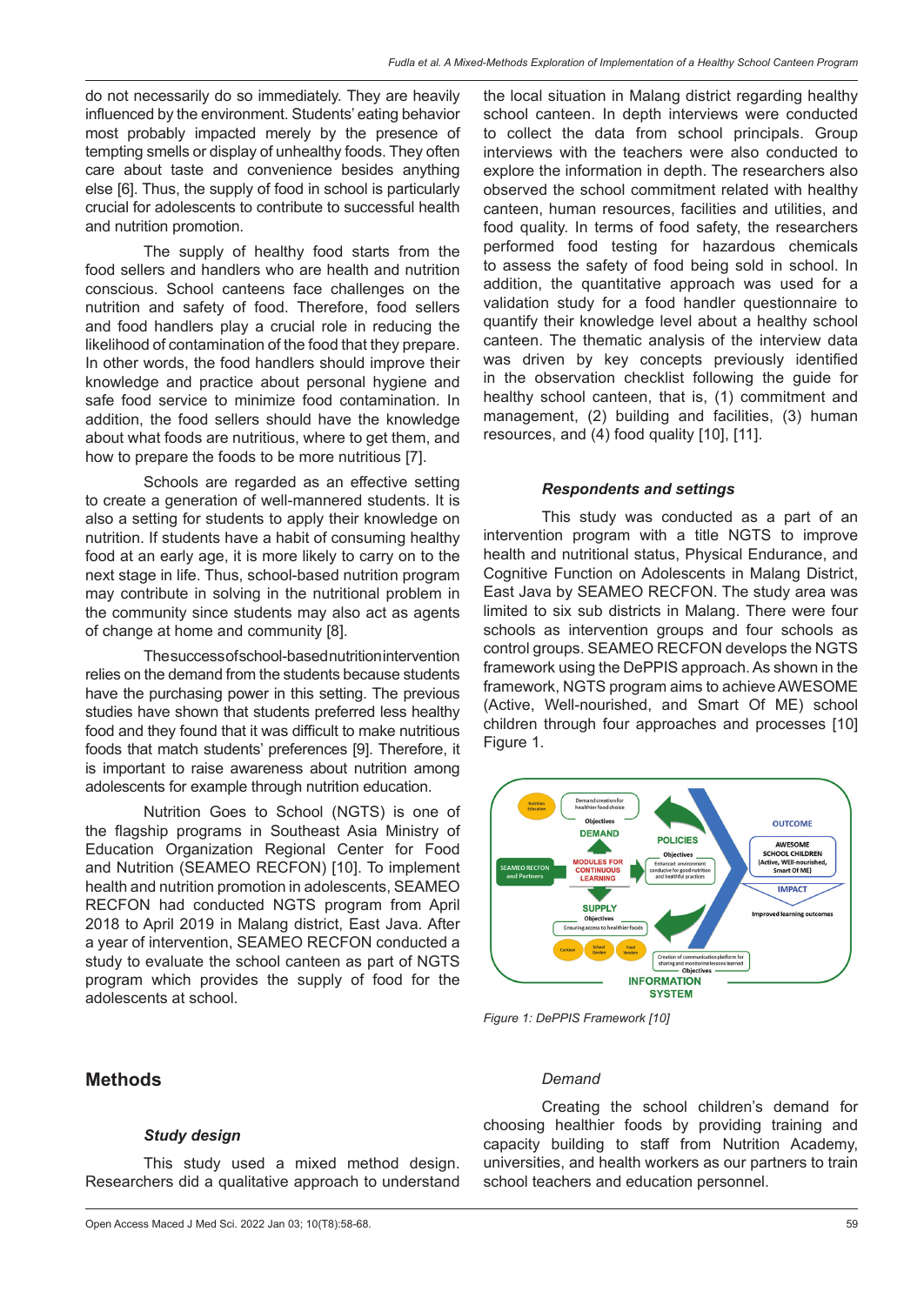#### *Supply*

Securing access to supplies of safer, varied and nutritious foods and water at school (by improving canteen, food vendors, school gardens, and partnering with food companies on fortified foods).

### *Policy*

Ensuring workable school policies for the implementation of good nutritional practices (by convening simultaneous consultative meetings with school decision makers and stakeholders).

#### *Information system*

Establishing a functioning information system (by enhancing partnership on communication and monitoring/evaluation that are technology based). SEAMEO RECFON carried out a baseline study in April 2018 and designed an intervention based on the results. Since then, schools in the intervention group had received nutrition education training for teachers, development of a healthy school canteen and school garden in the past year. SEAMEO RECFON also assisted with the information system to monitor progress and advocated for adopting the NGTS Program into the school policy. On the other hand, the schools in the control group received nutrition education training for teachers and school-related booklets from SEAMEO RECFON.

### *Sample size calculation and sample procedure*

Sample size needed to be calculated was for the purpose of pretesting questionnaires on the knowledge of food handlers. Inclusion criteria for food handlers were the person who directly engages in the handling of food in school canteen, literate, available at the collection data time, and sign the informed consent. While the exclusion criteria were the illiterate respondent. We used the recommended default sample size of 30 participants for the pre-test of questionnaires. Although the recommended default is 30 participants, we were unable to get all of them. Instead, we collected 27 sets of responses from eight schools due to the limited human resources at the school canteen. They were all suitable and eligible to participate in the study.

The rest of the study was done using a qualitative method. The schools, including the principals are purposely selected based on the school's participation in the baseline survey of NGTS. Teachers are purposely selected based on the participation of training for teachers held by SEAMEO RECFON and collaboration with SEMEO BIOTROP.

#### *Variable indicator matrix*

Variable indicator matrix in this study is shown in Table 1 below.

#### **Table 1: Variable indicator matrix**

| Variable                     | Indicator                                                                                                              | Method                                                                             | Reference              |
|------------------------------|------------------------------------------------------------------------------------------------------------------------|------------------------------------------------------------------------------------|------------------------|
| Healthy school<br>canteen    | Total score of healthy<br>school canteen indicator<br>sheet                                                            | Observation                                                                        | Februhartanty,<br>2018 |
| Commitment and<br>management | Total score of pillars 1<br>healthy school canteen<br>indicator sheet<br>Recognition from principal/<br>teachers       | Observation, school<br>principal in-depth<br>interview, teacher group<br>interview | Februhartanty,<br>2018 |
| Human resource               | Total score of pillars 2<br>healthy school canteen<br>indicator sheet<br>Involvement of teachers<br>and parents        | Observation, school<br>principal in-depth<br>interview, teacher group<br>interview | Februhartanty,<br>2018 |
| Facilities and<br>utilities  | Total score of pillars 3<br>healthy school canteen<br>indicator sheet                                                  | Observation, school<br>principal in-depth<br>interview, teacher group<br>interview | Februhartanty,<br>2018 |
| Quality of food              | Total score of pillars 4<br>healthy school canteen<br>indicator sheet<br>Negative result from<br>chemical food testing | Observation, chemical<br>food testing                                              | Februhartanty,<br>2018 |
| Food handler<br>knowledge    | Total score of food handler<br>knowledge questionnaire                                                                 | Self-administered<br>questionnaire                                                 | Februhartanty,<br>2018 |

### *Operational definition*

Operational definition for this study divided into several terms as presented in Table 2.

#### **Table 2: Operational definition**

| Term                            | Definition                                                                                                                                                                                                                                            | Reference                                                        |
|---------------------------------|-------------------------------------------------------------------------------------------------------------------------------------------------------------------------------------------------------------------------------------------------------|------------------------------------------------------------------|
| Healthy school<br>canteen       | A unit of school activity that benefit to<br>health and can provide nutritious, hygienic<br>and safe meals or snack to consumed by<br>students and other school member                                                                                | Februhartanty, 2018                                              |
| Commitment<br>and<br>management | Strong authority in the canteen<br>management to ensure the achievement of<br>healthy canteen goals                                                                                                                                                   | Februhartanty, 2018                                              |
| Human<br>resource               | A person in the school canteen who<br>prepare, process, and serve the food or<br>drink for consumer                                                                                                                                                   | Februhartanty, 2018                                              |
| Facilities and<br>utilities     | Everything that can be used as a tool or<br>can be support the system in achieving<br>purpose and goal of healthy school<br>canteen                                                                                                                   | Indonesia Dictionary<br>(KBBI)                                   |
| Quality of food                 | A multi-faceted phenomenon including<br>intrinsic (product safety and health,<br>sensory properties and shelf life, reliability<br>and convenience) as well as extrinsic<br>factors (production system characteristics,<br>and environmental aspects) | Luning et al., 2002                                              |
| Food<br>contaminant             | Chemical substance (Rhodamin B, metanil<br>yellow, formaldehyde, and borax) that can<br>cause any corrupted/harm in the food                                                                                                                          | Australian Institute of<br>Food Safety, 2019                     |
| Food handler                    | A person in the school canteen who directly<br>engages in the handling of food, or who<br>handles surface likely to come into contact<br>with food                                                                                                    | Government of Western<br>Australia Department of<br>Health, 2019 |
| Food handler                    | Facts, information, and skills acquired                                                                                                                                                                                                               | Government of Western                                            |
| knowledge                       | by food handler through experience or<br>education or practical understanding                                                                                                                                                                         | Australia Department of<br><b>Health, 2019</b>                   |
| Selling<br>experience           | Amount of time (month/year) that a person<br>has spent to sell/cook food in the school<br>canteen                                                                                                                                                     | Utami, 2013                                                      |
| Hazardous food                  | Food that is natural or manmade and is<br>in a form capable of supporting the rapid<br>and progressive growth of infectious and<br>toxin-producing microorganisms                                                                                     | Institute of agriculture The<br>University of Tennessee,<br>2019 |

#### *Instrument*

Instruments used for data collection including questionnaire, voice recorder, and chemical hazard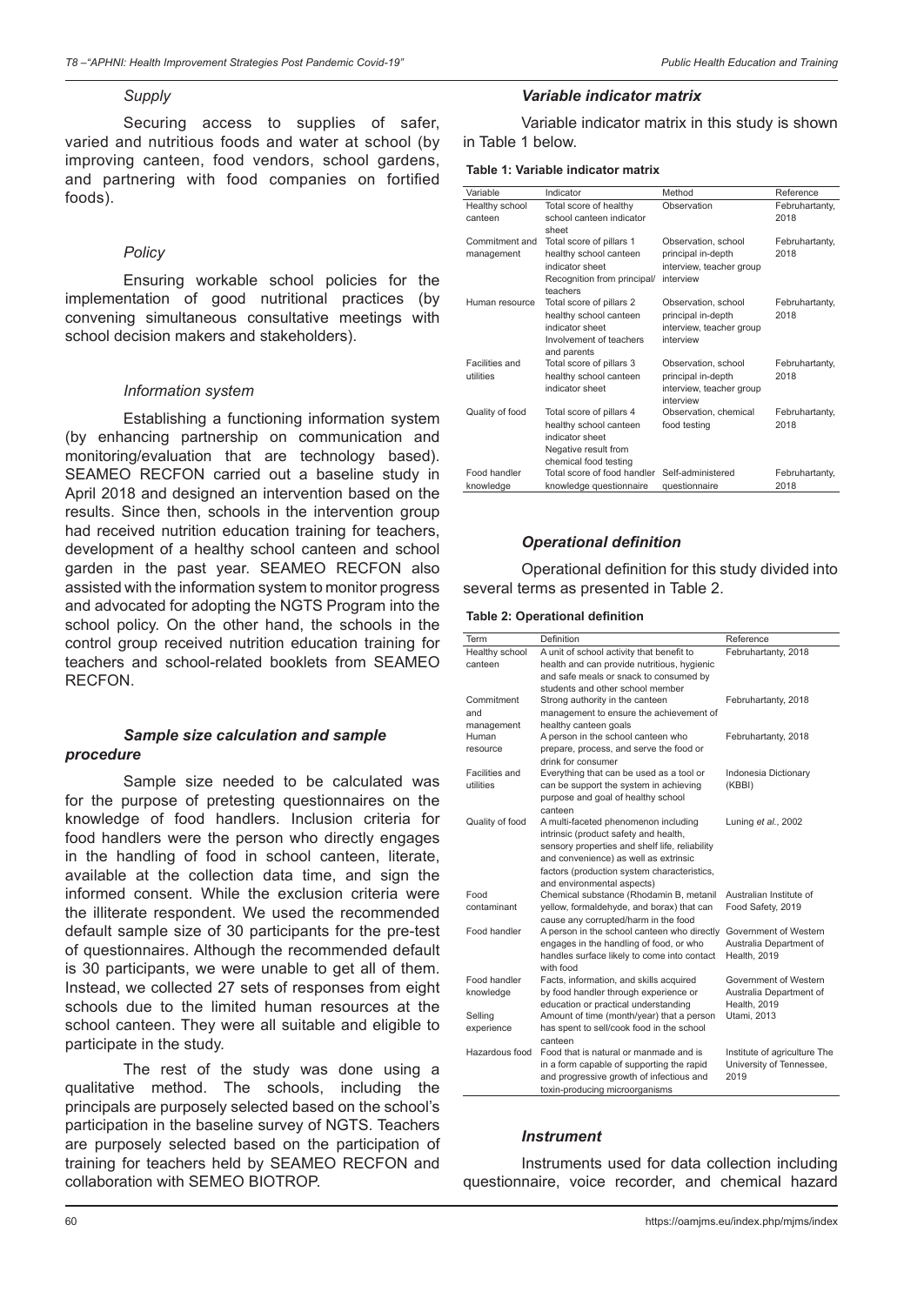tester kit for food samples. There were two types of questionnaires, first questionnaire was to assess demographic data among canteen sellers, including age, sex, education, selling duration in the school canteen (in month or year), and food safety training. Second questionnaire was to observe the healthy school canteen that contained 29 indicators. Voice recorder was used to record the in-depth interviews with school principals and group interviews among teachers.

Chemical hazard tester kit was used to assess the dangerous food additives and preservatives such as Rhodamin B, Methanyl Yellow, Borax, and Formaldehyde found in the food sold at the school canteen. Tester kit including the reagent, mortar, baker glass, Aquadest, test tube, spoon, plastic clip, and food scale.

### *Data collection procedure*

### *Preparation phase*

Preparation phase was conducted within 2 weeks, including instrument reconstruction, equipment preparation, and procurement of the logistics. In-depth interview and group interview list of questions were reconstructed from baseline questionnaire. Researchers added a new questionnaire for food handlers which consist of several statements to assess the knowledge to be pre-tested. The statements in the food handler questionnaire were constructed based on 29 indicators of healthy canteen. Besides, a food safety testing kit and the reagents were also prepared to assess the safety of food being sold at school.

### *Data collection phase*

Data collection phase took place between April 22 and May 2, 2019. Data collection consisted of several different methods. The qualitative portion of the study used group interviews among teachers and in-depth interviews with school principals. Interview to the principal and teachers were done in the same day. Researchers asked all participants to sign an informed consent sheet before the interview began and asked permission to record the interview. The note takers also used 29 indicators of school canteen observation sheet to collect data in terms of healthy school canteen, and analyze it using "present, not present, or irrelevant" responses. In addition, sample of food sold in the canteen of each school was collected based on the suspected food list. Assigned observer stored the food at cooling box to keep it safe until the testing time.

On the other hand, a quantitative study using self-administered food handler questionnaires was used to explore the knowledge of food handlers about healthy school canteens. Note taker asked about the respondent's agreement through the food handler's informed consent before spreading the questionnaire. Completed questionnaires were collected to be analyzed further.

#### *Data analysis phase*

Data collected from the interview session (notes and recording file) were collected in one Microsoft Excel 2013 online database. Note taker classified the answers based on 4 pillars of Healthy School Canteen, so at the end of data collection day, researchers can compare answer differences among those eight schools, intervention, and positive control group.

The completed food handler questionnaire was analyzed using biserial analysis in Microsoft Excel 2013 to find out the valid statement to assess the food handler knowledge. Then, comparison between intervention and positive control group was analyzed. To analyze food samples sold in the canteen of each school were tested for hazardous chemicals including Rhodamin B, Methanyl Yellow, Borax, and Formaldehyde, data from observation sheets and food testing were compared.

### *Ethical consideration*

This action research had ethical clearance from ethics committee Faculty of Medicine, Indonesia University with permit number 355/UN2.F1/ETIK/2018 on April 23, 2018, and has been extended until April 22, 2020.

Before the in-depth interviews with school principal, teacher's group interview, and also answering knowledge questionnaire by food handler, all informants and participants signed written-informed consent informing that they could withdraw from the study at any time without sanction, the participation of the study was on a voluntary basis, and they are also informed that all data will be treated confidentially and used only for study purposes.

# **Results**

### *Characteristics of the informants*

There were 27 food handlers involved in this study. Characteristics of the informants are presented in Table 3.

| Table 3: Characteristics of the food handlers |  |
|-----------------------------------------------|--|
|-----------------------------------------------|--|

| Characteristics           | Intervention group, n (%) | Positive control group, n (%) |
|---------------------------|---------------------------|-------------------------------|
| Gender                    |                           |                               |
| Female                    | 13 (93)                   | 11 (85)                       |
| Male                      | 1(7)                      | 2(15)                         |
| Age (years)               |                           |                               |
| $\leq$ ea                 | 8(57)                     | 5(38)                         |
| >43                       | 6(43)                     | 8(62)                         |
| Education                 |                           |                               |
| Low                       | 7(50)                     | 7(54)                         |
| High                      | 7(50)                     | 6(45)                         |
| Selling experience (year) |                           |                               |
| $<$ 1                     | 1(7)                      | 1(8)                          |
| >1                        | 13 (93)                   | 12 (92)                       |
|                           |                           |                               |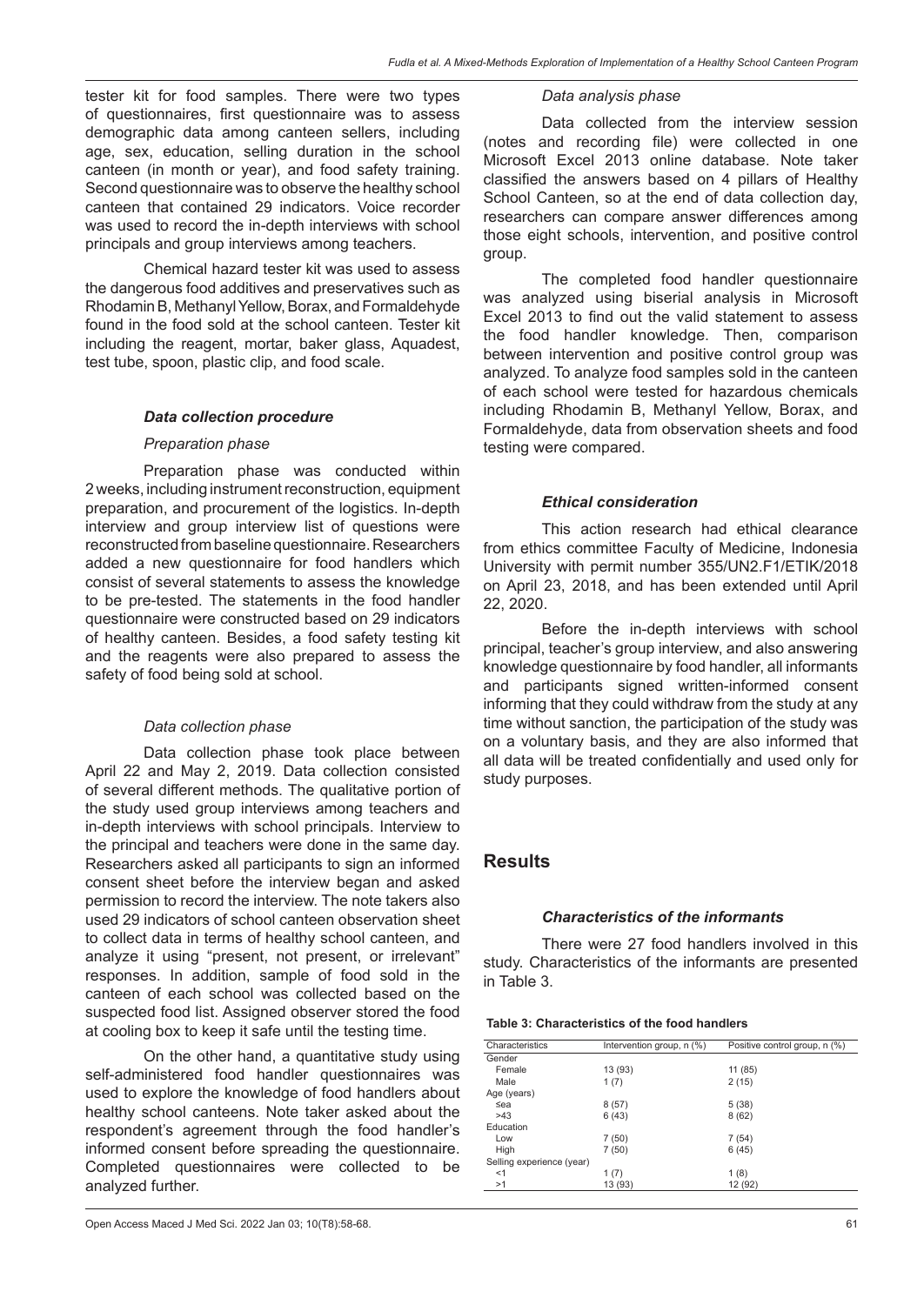Of the 27 informants participating in the study, the total of female food handlers was much more than male for both intervention and positive control groups. In terms of education, the informants are divided into balance distributions for both groups; 50:50 for the intervention group, and 54:45 for the positive control group. Majority, the informants have long experience in selling food in the school canteen, only persons who sell <1 year in each group.

Characteristics of the principals and teachers are presented in Table 4. From 35 informants participated in the study, the total of teachers and principals was higher in the intervention group ( $n = 21$ ) than the positive control group ( $n = 14$ ). In terms of the number of school principals, the informants from the positive control group had higher numbers than the intervention group.

**Table 4: Characteristics of the principals and teachers**

| Characteristics | Intervention group, n (%) | Positive control group, n (%) |
|-----------------|---------------------------|-------------------------------|
| Gender          |                           |                               |
| Female          | 13 (62)                   | 5(36)                         |
| Male            | 8(38)                     | 9(64)                         |
| Job position    |                           |                               |
| Principal       | 2(10)                     | 4(29)                         |
| Vice principal  | 2(10)                     | 0(0)                          |
| Public relation | 0                         | 2(14)                         |
| Sports teacher  | 1(4)                      | 0                             |
| Biology teacher | 3(14)                     | 1(7)                          |
| Counselor       | 2(10)                     | 1(7)                          |
| <b>Others</b>   | 11 (52)                   | 6(43)                         |

# *Pillar 1: Commitment and Management*

There are two indicators contributing to good management and commitment in a healthy school canteen. They are the availability of written commitment from the school-to-school canteen and the establishment of a healthy school team.

On the other hand, data collected through the observation shows that 1 school from the intervention group had implemented both indicators of pillar 1 (commitment and management). When the researchers did an in-depth interview with the principal, he stated that the school is going to do canteen management reformation this year. The principal assigned a canteen coordinator who will prepare and manage food to be cooked every day, and the menus will be adjusted to health standards and student preference. Canteen monitoring will be monitored through CCTV.

The other schools in the intervention group did not have a written commitment established by the principal. However, stakeholders such as the teachers had recognized the importance of commitment to establish a healthy school canteen.

*"There should be a commitment from us as well to establish a healthy school canteen, especially about providing the snacks. And then, [the school] should pay attention to the human resources, that is the food sellers." (Teacher X, Intervention School).*

On the contrary, the stakeholders in the control group had a different point of view. They were concerned about the feasibility of the NGTS program in terms of time and financial ability of the school.

*"In my opinion, the [possibility of] NGTS program could be implemented, realistically [speaking], is [only] about 40% even with a slow curve, except if the program is directly embedded in the national curriculum. The teaching plan that SEAMEO proposed to be implemented at the school level has a small opportunity because school will always prioritize more important [things]. While the nutrition program, so far, we do not know much. Moreover, if the nutrition program needs funding from school."* (Teacher Y, Control School).

Besides, at least 25% of the schools in the intervention group had a written commitment on food safety and established a school food safety team. On the other hand, none of the schools in the control group had a written commitment for food safety or a team for monitoring food safety at school. The result for Pillar 1 as presented in Table 5 below.

#### **Table 5: Observation of indicators in pillar 1**

| Number         | Indicator                 | Intervention group<br>$(n = 4)$ |         |             | Positive control group<br>$(n = 4)$ |         |                         |
|----------------|---------------------------|---------------------------------|---------|-------------|-------------------------------------|---------|-------------------------|
|                |                           | Yes,                            | No,     | Irrelevant. | Yes,                                | No.     | Irrelevant,             |
|                |                           | n (%)                           | $n$ (%) | $n$ (%)     | n (%)                               | $n$ (%) | $n$ (%)                 |
| Pillar 1       | Commitment and management |                                 |         |             |                                     |         |                         |
| 1              | A written                 | 1(25)                           | 3(75)   | 0           | $\mathbf{0}$                        | 4 (100) | 0                       |
|                | commitment                |                                 |         |             |                                     |         |                         |
|                | from the                  |                                 |         |             |                                     |         |                         |
|                | school to                 |                                 |         |             |                                     |         |                         |
|                | improve                   |                                 |         |             |                                     |         |                         |
|                | food safety               |                                 |         |             |                                     |         |                         |
|                | in school                 |                                 |         |             |                                     |         |                         |
|                | canteen is                |                                 |         |             |                                     |         |                         |
|                | established               |                                 |         |             |                                     |         |                         |
| $\overline{2}$ | Food safety               | 1(25)                           | 3(75)   | 0           | 0                                   | 4 (100) | $\overline{\mathbf{0}}$ |
|                | team to                   |                                 |         |             |                                     |         |                         |
|                | monitor food              |                                 |         |             |                                     |         |                         |
|                | being sold                |                                 |         |             |                                     |         |                         |
|                | at the school             |                                 |         |             |                                     |         |                         |
|                | canteen is                |                                 |         |             |                                     |         |                         |
|                | established               |                                 |         |             |                                     |         |                         |

### *Pillar 2: Human resources*

### *Food handler practice*

From the school canteen observation, in intervention schools 50% of food handlers use personal protective equipment and 25% of food handlers received training on hygiene, sanitation, and food safety from school in 2018. While in the control group, none of the food handlers used personal protective equipment. In fact, they had not received any training on hygiene, sanitation, and food safety. We can see the result for Pillar 2 in Table 6.

### *Food handler questionnaire*

The food handler questionnaire was validated using reliability and validity test. The result for this test was listed in Table 7.

Out of the 25 statements in the food handler questionnaire, 13 statements had r-p.bis >0.381 which were then included to assess the food handlers'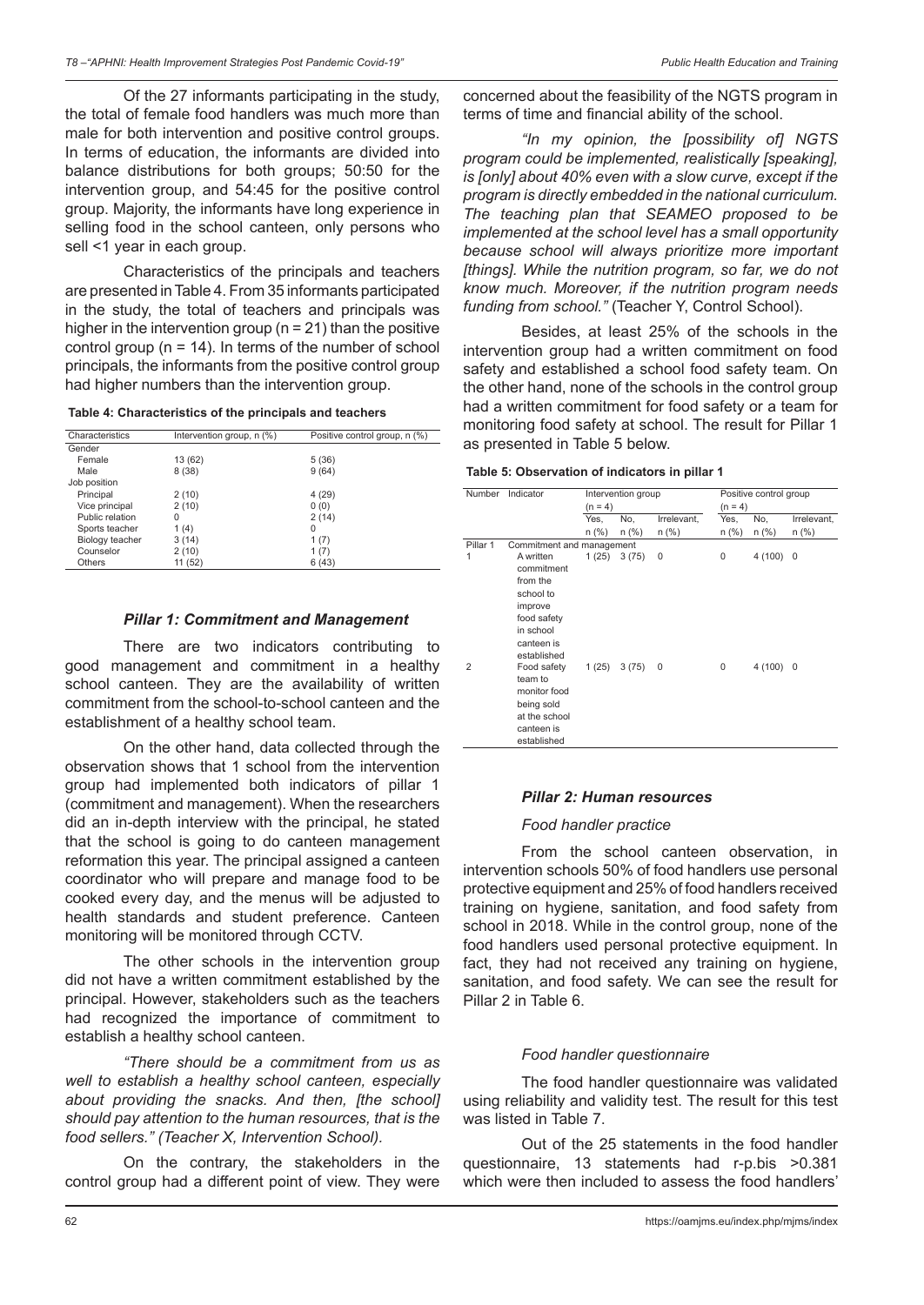#### **Table 6: Observation of indicators in pillar 2**

| Number                   | Indicator                                                                                                                                                                                                                                            |            |         | Intervention group ( $n = 4$ ) | Positive control group ( $n = 4$ ) |          |             |
|--------------------------|------------------------------------------------------------------------------------------------------------------------------------------------------------------------------------------------------------------------------------------------------|------------|---------|--------------------------------|------------------------------------|----------|-------------|
|                          |                                                                                                                                                                                                                                                      | Yes,       | No.     | Irrelevant.                    | Yes. n                             | No. n    | Irrelevant. |
|                          |                                                                                                                                                                                                                                                      | n (%)      | $n$ (%) | $n$ (%)                        | (%)                                | (% )     | n (%)       |
| Pillar <sub>2</sub><br>3 | Human Resource<br>Food handlers<br>use PPE. for<br>example, gloves,<br>mask, and hair<br>nets                                                                                                                                                        | 2(50)      | 2(50) 0 |                                | 1(25)                              | 3(75)    | 0           |
| 4                        | Food handlers<br>maintain a<br>high degree of<br>personal hygiene<br>(clothes and<br>hands) and health<br>condition (not<br>suffering from<br>influenza infection<br>or cough), do<br>not have open<br>wounds, and do<br>not use too many<br>jewelry | $4(100)$ 0 |         | 0                              | 4(100) 0                           |          | 0           |
| 5<br>ppr p               | Food handlers<br>have received<br>training on<br>hygiene,<br>sanitation, and<br>food safety<br>$\sim$ 10 $\sim$                                                                                                                                      | 1(25)      | 3(75) 0 |                                | 0                                  | 4(100) 0 |             |

PPE: Personal protective equipment

knowledge. We received 14 responses from the schools in the intervention group and 13 responses from the schools in the control group. In Table 7, it is shown that the food handlers in the control group have a higher rate of correct answers in 11 out of the 13 validated statements. In other words, the food handlers from schools in the intervention group had poorer knowledge on healthy school canteens than the food handlers in the control group.

The differences were in the hand washing knowledge as well as room and utensils sanitation. Based on the hand washing knowledge (statement 10), 84.6% respondents in the positive control group had the correct answer, while in the intervention group 64.3% respondents had the correct answer. Similar results also showed in the room and utensil sanitation knowledge (statement 17 and 18), 92.3% respondents in the positive control group had the correct answer, while in the intervention group 64.3% respondents had the correct answer. Another statement related to food packaging knowledge (statement 19) showed that 100% respondents in the positive control group had the correct answer and 85.7% respondents in the intervention group correctly answered the statement.

#### *Pillar 3: Facilities and utilities*

Based on the observation result in Table 8, the school canteens in the intervention group were better in terms of ventilation and lighting, food storage facility, and providing running water and soap appropriately for washing utensils in the sink. Besides, at least 1 school from the intervention group had provided enough water and soap by the toilets accessible from the canteen area while other schools had not done so. Another

#### **Table 7: Knowledge of Food Handlers from 13 validated statements (n = 27)**

| No. | Statements                         | Correct Answer n (%) |                    | r-p.bis | Sig.     |
|-----|------------------------------------|----------------------|--------------------|---------|----------|
|     |                                    | Intervention         | Positive Control   |         |          |
|     |                                    | Group ( $n = 14$ )   | Group ( $n = 13$ ) |         |          |
|     | Pillar 2: Human Resources          |                      |                    |         |          |
| 1.  | In my opinion, it is enough to     | 12                   | 12                 | $0.54*$ | 1.000    |
|     | wash aprons once a week            | (85.7)               | (92.3)             |         |          |
| 2.  | In my opinion, the open            | 13                   | 11                 | $0.43*$ | 0.596    |
|     | wound on the seller will affect    | (92.9)               | (84.6)             |         |          |
|     | the quality of the food            |                      |                    |         |          |
| 3.  | In my opinion, a seller who        | 10                   | 9                  | $0.52*$ | 1.000    |
|     | is coughing will not spread        | (71.4)               | (69.2)             |         |          |
|     | the disease through the food       |                      |                    |         |          |
|     | he sells                           |                      |                    |         |          |
|     | Pillar 3: Facilities and Utilities |                      |                    |         |          |
| 4.  | In my opinion, a cooking area      | 9                    | 11                 | $0.61*$ | 0.385    |
|     | can also be used as a place        | (64.3)               | (84.6)             |         |          |
|     | to serve food for sale             |                      |                    |         |          |
| 5.  | In my opinion, a well-             | 7                    | 12                 | $0.52*$ | $0.033*$ |
|     | maintained kitchen is              | (50.0)               | (92.3)             |         |          |
|     | characterized by a non-slip        |                      |                    |         |          |
|     | floor                              |                      |                    |         |          |
| 6.  | In my opinion, washing your        | 9                    | 11                 | $0.68*$ | 0.385    |
|     | hands after defecating and         | (64.3)               | (84.6)             |         |          |
|     | urinating is sufficient with       |                      |                    |         |          |
|     | running water                      |                      |                    |         |          |
| 7.  | In my opinion, washing             | 7                    | 7                  | $0.40*$ | 1.000    |
|     | utensils is sufficient by using    | (50.0)               | (53.8)             |         |          |
|     | running water                      |                      |                    |         |          |
| 8.  | In my opinion, bottles of          | 12                   | 13                 | $0.43*$ | 0.481    |
|     | cleaning fluid with illegible      | (85.7)               | (100)              |         |          |
|     | labels risk being confused         |                      |                    |         |          |
|     | with food ingredients              |                      |                    |         |          |
| 9.  | In my opinion, non-label           | 9                    | 12                 | $0.84*$ | 0.165    |
|     | insecticide can be used in         | (64.3)               | (92.3)             |         |          |
|     |                                    |                      |                    |         |          |
|     | the kitchen to prevent insects     |                      |                    |         |          |
| 10. | from getting into the food         |                      | 12                 |         | 0.165    |
|     | In my opinion, wet cutlery can     | 9                    |                    | $0.84*$ |          |
|     | be used immediately without        | (64.3)               | (92.3)             |         |          |
| 11. | drying it first                    |                      |                    |         |          |
|     | In my opinion, Styrofoam           | 12                   | 13                 | $0.59*$ | 0.481    |
|     | and plastic crackle are safe       | (85.7)               | (100)              |         |          |
|     | containers or packaging for        |                      |                    |         |          |
|     | serving and storing hot food       |                      |                    |         |          |
| 12. | In my opinion, food tongs can      | 13                   | 13                 | $0.52*$ | 1.000    |
|     | be used to prevent the spread      | (92.9)               | (100)              |         |          |
|     | of bacteria on the hands of        |                      |                    |         |          |
|     | consumers and the hands            |                      |                    |         |          |
|     | of sellers                         |                      |                    |         |          |
|     | Pillar 4: Quality of Food          |                      |                    |         |          |
| 13. | In my opinion, instant noodles     | 11                   | 12                 | $0.57*$ | 0.596    |
|     | with eggs for breakfast are        | (78.6)               | (92.3)             |         |          |
|     | enough to fulfill my nutrition     |                      |                    |         |          |
|     | Average Score (%)                  | 73.1                 | 87.6               |         |          |

\*Sig. 2 tailed with alpha=5 %

point from the observation was 2 schools from the intervention group had clean dining areas and enough space while in the control group none of the school canteens had clean dining areas and enough space. However, the school canteen in the intervention group was rather lacking in terms of appropriate floor and wall condition, presence of insects in snack food, and fewer food handlers were using food tongs or gloves to avoid contamination. In some cases, the space of the school is limited. There were only 2 schools from the intervention group that had clean and spacious dining areas while other schools did not have them.

#### *Pillar 4: Quality of food*

Researchers assessed the food safety practice in this study by examining food samples for 4 main hazardous chemicals, namely, Rhodamine B, Metanil yellow, Formaldehyde, and Borax. Summary of the result is presented in Table 9.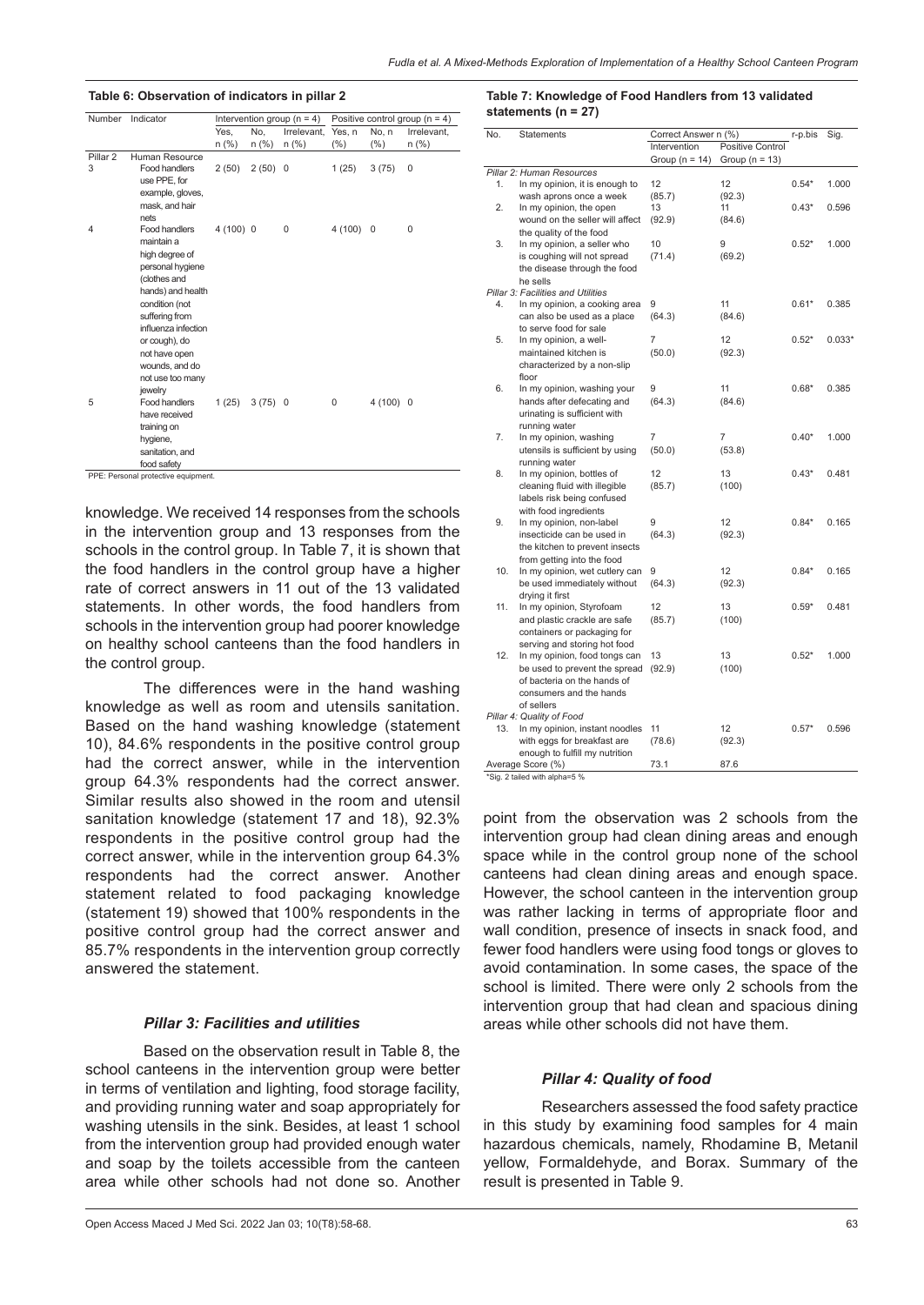#### **Table 8: Observation of indicators in Pillar 3**

| Number   | Indicator                                                                                                             |                 | Intervention group ( $n = 4$ ) |                   |            | Positive control group ( $n = 4$ ) |                        |  |
|----------|-----------------------------------------------------------------------------------------------------------------------|-----------------|--------------------------------|-------------------|------------|------------------------------------|------------------------|--|
|          |                                                                                                                       | Yes, $n$ $(\%)$ | No, n (%)                      | Irrelevant, n (%) | Yes, n (%) | No, n (%)                          | Irrelevant, $n$ $(\%)$ |  |
| Pillar 3 | Facilities and utilities                                                                                              |                 |                                |                   |            |                                    |                        |  |
| 6        | A permanent school canteen building                                                                                   | 3(75)           | 1(25)                          | 0                 | 3(75)      | 1(25)                              | $\mathbf{0}$           |  |
|          | Canteen layout is appropriate for its function to prevent contamination                                               | 3(75)           | 1(25)                          | $\mathbf 0$       | 3(75)      | 1(25)                              | $\Omega$               |  |
| 8        | Nonabsorbent, flat, and dry floor surface                                                                             | 3(75)           | 1(25)                          | $\mathbf 0$       | 4(100)     | $\Omega$                           | $\Omega$               |  |
| 9        | Smooth, nonabsorbent, and easy-to-clean wall surface                                                                  | 2(50)           | 2(50)                          | 0                 | 3(75)      | 1(25)                              | $\mathbf{0}$           |  |
| 10       | Good ventilation to ensure air circulation for removing steam, gas, odor,<br>and dust in the room                     | 3(75)           | 1(25)                          | $\mathbf 0$       | 1(25)      | 3(75)                              | $\mathbf 0$            |  |
| 11       | Good lighting to assist during food processing and room cleaning                                                      | 4(100)          | 0                              | $\mathbf 0$       | 1(25)      | 3(75)                              | $\mathbf 0$            |  |
| 12       | Sufficient clean water supply                                                                                         | 4(100)          | 0                              | $\Omega$          | 4(100)     | 0                                  | $\Omega$               |  |
| 13       | Wastewater flows smoothly; sewage system is a closed system and<br>working well; drain is made of waterproof material | 4(100)          | 0                              | $\Omega$          | 4 (100)    | $\mathbf 0$                        | $\Omega$               |  |
| 14       | Toilets available with sufficient clean water and soap                                                                | 1(25)           | 3(75)                          | $\mathbf 0$       | $\Omega$   | 4(100)                             | $\mathbf 0$            |  |
| 15       | Closed trash bins are available and waste is disposed regularly                                                       | 2(50)           | 2(50)                          | 0                 | 1(25)      | 3(75)                              | $\Omega$               |  |
| 16       | Hand washing stations are provided with sufficient clean running water                                                | 1(25)           | 3(75)                          | $\mathbf 0$       | 2(50)      | 2(50)                              | $\mathbf 0$            |  |
|          | and soap                                                                                                              |                 |                                |                   |            |                                    |                        |  |
| 17       | Sinks for washing utensils are provided with sufficient clean running                                                 | 4(100)          | 0                              | $\mathbf 0$       | 3(75)      | 1(25)                              | $\mathbf 0$            |  |
|          | water and soap                                                                                                        |                 |                                |                   |            |                                    |                        |  |
| 18       | Cleaning equipment are available (broom, mop, brush, and cleaning<br>material)                                        | 2(50)           | 2(50)                          | 0                 | 3(75)      | 1(25)                              | $\mathbf 0$            |  |
| 19       | Insects at risk of contaminating snack food (e.g., flies, cockroaches, rats,                                          | 1(25)           | 3(75)                          | $\mathsf 0$       | 3(75)      | 1(25)                              | $\mathbf 0$            |  |
|          | cats, etc.) are absent                                                                                                |                 |                                |                   |            |                                    |                        |  |
| 20       | There are efforts for keeping foods/drinks away from pests and insects                                                | 2(50)           | 2(50)                          | 0                 | 3(75)      | 1(25)                              | $\mathbf 0$            |  |
| 21       | Clean and spacious kitchen area with a range hood                                                                     | 1(25)           | 3(75)                          | $\mathbf 0$       | 1(25)      | 3(75)                              | 0                      |  |
| 22       | Clean and spacious dining area                                                                                        | 2(50)           | 1(25)                          | 1(25)             | 0          | 4(100)                             | $\mathbf 0$            |  |
| 23       | Proper washing, drying, and storage of utensils                                                                       | 3(75)           | 1(25)                          | 0                 | 3(75)      | 1(25)                              | $\mathbf 0$            |  |
| 24       | Using food grade containers or packaging (not Styrofoam, plastic)                                                     | 2(50)           | 2(50)                          | 0                 | 2(50)      | 2(50)                              | $\Omega$               |  |
| 25       | Well-functioning food storage facility (refrigerator, freezer)                                                        | 4(100)          | 0                              | 0                 | 3(75)      | 1(25)                              | $\Omega$               |  |
| 26       | Using food tong or gloves to avoid contamination                                                                      | 2(50)           | 2(50)                          | 0                 | 3(75)      | 1(25)                              | $\mathbf 0$            |  |
| 27       | Cooked foods are served in sealed containers                                                                          | 1(25)           | 3(75)                          | $\mathbf 0$       | 1(25)      | 3(75)                              | $\Omega$               |  |

Based on the results above, it is shown that the schools in the intervention group were worse than the schools in the control group in terms of food safety. None of the school canteens were found positive for metanil yellow in their food samples. However, the schools in the intervention group were found to have higher positive findings for Rhodamin B, Formaldehyde, and Borax; 33.3%, 60.0%, and 33.3%, respectively, compared to 28.6%, 27.3%, and 28.6% in the control group.

On the other hand, based on the NGTS observation sheet, the note taker suspected only 2 out of 4 schools in the intervention group to have hazardous chemicals in the food being sold in the canteen. While in the control group, the note taker suspected 3 out of 4 school canteens to have hazardous chemicals. In terms of nutritional content of the food being sold in the school canteen, the food included commercial packaged food products, home industry pre-packaged snacks, and homemade food cooked at the canteen area. Researchers also assessed the practice of food handlers at the schools in providing nutritious foods containing vitamins, minerals, protein, and fiber. Based on our observation

# as seen in Table 10, only 2 out of 4 schools in the intervention group had nutritious foods available in the canteen while there are 3 out of 4 schools in the positive control group who do so.

#### *Other findings*

Through interviews with the principals, we found that 2 out of 4 principals in the intervention group were new. While in the positive control group, we had a similar finding that 2 out of 4 principals were new to the position. One of the schools from the positive control group even had separate buildings. Thus, the school can provide only one small canteen out of the two buildings due to limited space.

*"Nutrition program related to the canteen is not yet established, because the school has limited space. The number of students that reach approximately 500 people, [the school] has only one canteen with a limited size. So, the school cannot limit the place that students buy snacks from. Therefore, many students buy snacks from food street vendors."* (Principal, Positive Control School).

#### **Table 9: Food testing result**

| School group     | Testing method | Food sample                                                                                         | Total sample. | Positive finding, | Positive food sample                                       |
|------------------|----------------|-----------------------------------------------------------------------------------------------------|---------------|-------------------|------------------------------------------------------------|
|                  |                |                                                                                                     | $n$ (%)       | n (%)             |                                                            |
| Intervention     | Rhodamin B     | Sausage, red dried noodles, tomato sauce, tempura                                                   | 6(100)        | 2(33.3)           | Sausage, tomato sauce                                      |
|                  | Metanil yellow | Macaroni, yellow noodles, yellow dried noodles,<br>yellow mambo ice, ginger acid drink              | 7(100)        | 0                 |                                                            |
|                  | Formaldehyde   | Fried chicken, tofu sausage, tempura, crispy tofu,<br>intestine                                     | 10 (100)      | 6(60.0)           | Fried chicken, sausage,<br>tempura, crispy tofu, intestine |
|                  | Borax          | Sausage, tempura, meatball, yellow noodles, tofu,<br>rice cake                                      | 9(100)        | 3(33.3)           | Sausage, tempura, meatball                                 |
| Positive Control | Rhodamin B     | Tomato sauce, red macaroni, red dried chips, red<br>dried tofu, red dried meatball                  | 7(100)        | 2(28.6)           | Tomato sauce, red dried tofu                               |
|                  | Metanil yellow | Yellow noodles, yellow chips, taro chips                                                            | 4(100)        | $\Omega$          |                                                            |
|                  | Formaldehvde   | Tofu, fried chicken, black grass jelly, tempura,<br>intestine, yellow noodles, meatball, fried tofu | 11 (100)      | 3(27.3)           | Tempura, intestine, fried tofu                             |
|                  | Borax          | Meatball, yellow noodles, rice cake, fried tofu                                                     |               | 2(28.6)           | Meatball                                                   |

64 <https://oamjms.eu/index.php/mjms/index>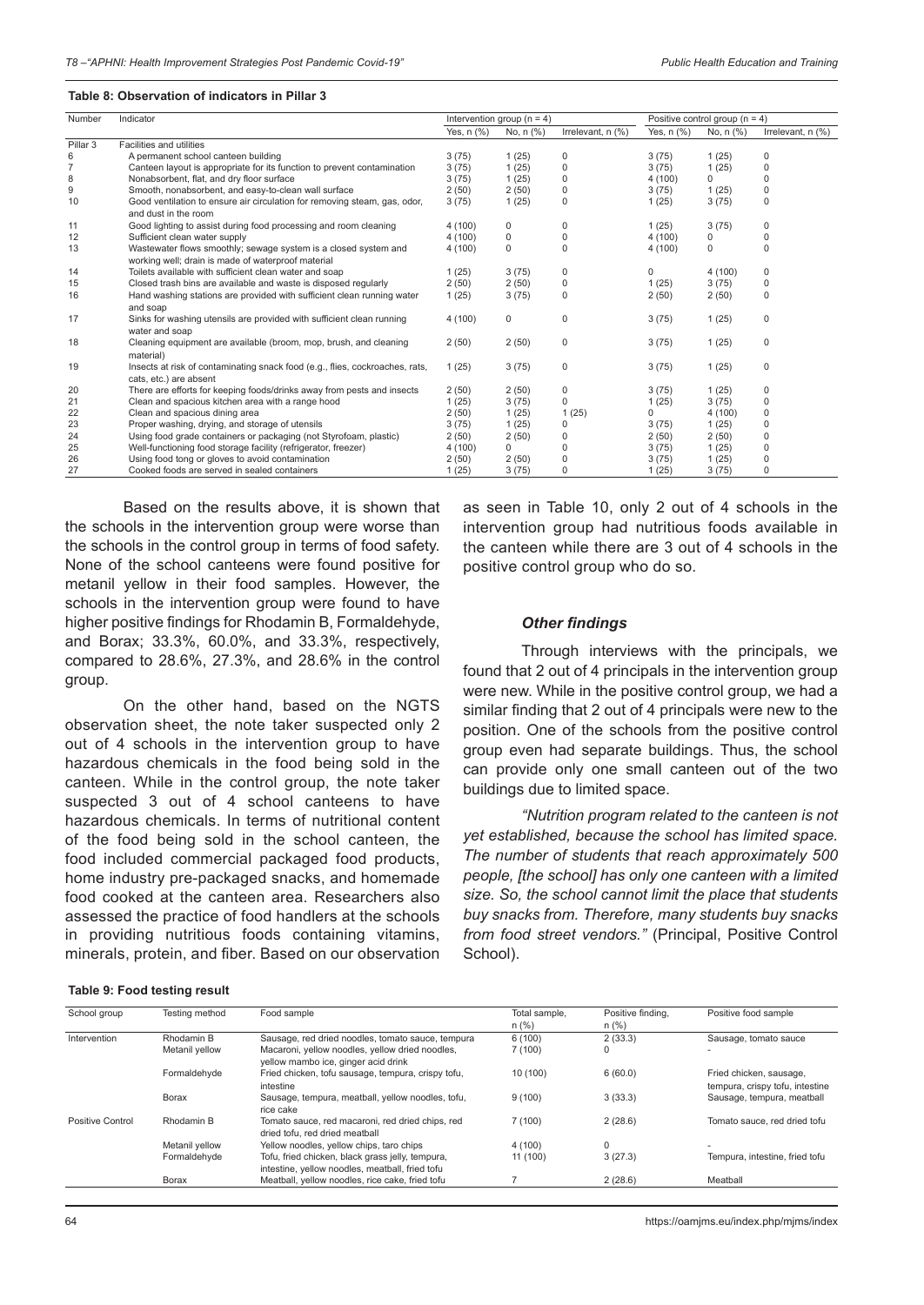#### **Table 10: Observation of indicators in pillar 4**

| Number   | Indicator                             |      |                   | Intervention group ( $n = 4$ ) |       |        | Positive control group ( $n = 4$ ) |
|----------|---------------------------------------|------|-------------------|--------------------------------|-------|--------|------------------------------------|
|          |                                       | Yes. | No.               | Irrelevant.                    | Yes.  | No.    | Irrelevant.                        |
|          |                                       | n(%) | $n$ (%)           | $n$ (%)                        | n(%)  | n(%)   | $n$ (%)                            |
| Pillar 4 | Quality of food                       |      |                   |                                |       |        |                                    |
| 28       | Hazardous                             |      | $2(50)$ $2(50)$   | - 0                            | 1(25) | 3(75)  | 0                                  |
|          | chemical                              |      |                   |                                |       |        |                                    |
|          | substances, for<br>example, formalin, |      |                   |                                |       |        |                                    |
|          | borax, textile dyes                   |      |                   |                                |       |        |                                    |
|          | are expected to be                    |      |                   |                                |       |        |                                    |
|          | absent in foods                       |      |                   |                                |       |        |                                    |
| 29       | Nutrient rich foods                   |      | $2(50)$ $2(50)$ 0 |                                | 3(75) | 1 (25) | 0                                  |
|          | available (vitamin,                   |      |                   |                                |       |        |                                    |
|          | mineral, protein)                     |      |                   |                                |       |        |                                    |

In a different case, there was one school without any homemade food sellers on the day the researchers visited the school because it was a holiday for the school. Therefore, the researchers could not collect the food sample and analyze the homemade food cooked from that school.

#### *Summary of NGTS pillars*

From the in-depth interview and group interview, we summarize the finding from both groups as present in Table 11.

# **Discussion**

It appears that, overall, the participating schools in the intervention group have been slightly more successful in creating healthy school canteens, as they had a slightly better total score in the NGTS observation sheet compared to the schools from the positive control group. In addition, the healthy school canteen and present findings are in line to achieve the overall goal of NGTS by improving access to the supply of safer and nutritious food at school. Despite the positive findings, there are contradictions between the commitment and its implementation assessed through food handler knowledge, food handler practices, and quality of food they provided in the canteen.

#### *Pillar 1: Commitment and management*

Most schools involved in the study did not have a written commitment and a team for monitoring food safety at school regardless of the fact that they have received the intervention on healthy school canteen or not. Half of the principals being interviewed were new which may have an impact on their commitment to a healthy school canteen. Some of them were not familiar with the NGTS program and admitted to not having arranged any canteen program yet for this year. While, the previous studies have shown that the role of principal is crucial in the establishment of a healthy school canteen. School with good leadership can cope

| <b>NGTS</b><br>Pillar | Indicators                                  | Intervention schools                                                                                                                                                                                                                                                                                                                                          | Positive control school                                                                                                                                                                                                                                                                                                                                                                                                                                                                                                                                   |
|-----------------------|---------------------------------------------|---------------------------------------------------------------------------------------------------------------------------------------------------------------------------------------------------------------------------------------------------------------------------------------------------------------------------------------------------------------|-----------------------------------------------------------------------------------------------------------------------------------------------------------------------------------------------------------------------------------------------------------------------------------------------------------------------------------------------------------------------------------------------------------------------------------------------------------------------------------------------------------------------------------------------------------|
| Pillar 1              | Commitment                                  | Strong - "There must also<br>be a commitment from<br>us for a healthy canteen.<br>especially the provision<br>of snacks. Then have to<br>pay attention to human<br>resources, namely food<br>vendors" (Teacher X,<br>intervention school)                                                                                                                     | Weakness - "In my opinion, the<br>NGTS program has a realistic<br>chance of being implemented by<br>40%, even then on a slow curve,<br>unless this program is directly part<br>of the national curriculum. There<br>is little chance of the teaching<br>plan that SEAMEO proposes to<br>be implemented at the school<br>level, because schools will always<br>prioritize what is more important.<br>As for the nutrition program, we<br>are not very familiar with it so far.<br>Especially if the nutrition program<br>also requires funds from schools" |
| Pillar <sub>2</sub>   | Canteen<br>management<br>Teacher            | Can be managed by school<br>itself<br>Present                                                                                                                                                                                                                                                                                                                 | (Teacher Y, positive control school)<br>Separated from school<br>management<br>Present                                                                                                                                                                                                                                                                                                                                                                                                                                                                    |
|                       | involvement<br>Parents<br>involvement       | Not found yet                                                                                                                                                                                                                                                                                                                                                 | There is a plan - "Socialization<br>to parents has been planned,<br>considering that students bring<br>food supplies from what their<br>parents prepared. So that parents<br>feel they must have a sufficient<br>knowledge base to provide a<br>healthy diet for their children"<br>(Teacher B, positive control school)                                                                                                                                                                                                                                  |
| Pillar 3              | Awareness<br>on facilities<br>and utilities | Good - "There are 29<br>indicators that must be<br>met, one of which must be<br>the facilities first building,<br>room conditions, walls.<br>floors, and the location of<br>the canteen itself should<br>ideally be separated, so<br>that ventilation is better<br>maintained, without<br>disturbing learning process"<br>(Teacher X, intervention<br>school) | Canteen is not in the top priority<br>due to the space of the school<br>is limited (Two different teachers<br>from positive control group)                                                                                                                                                                                                                                                                                                                                                                                                                |
| Pillar 4              | Teachers'<br>willingness                    | Good-teachers recommend<br>students to buy healthy<br>food while break time, and<br>do a routine nutritional<br>status checking in UKS                                                                                                                                                                                                                        | Good - "The results of the training<br>are likely to be realized. For<br>the school canteen must follow<br>the provisions or procedures.<br>Those who sell must meet the<br>requirements. The food must be<br>free from preservatives, flavorings,<br>replaced with more nutritious<br>foods" (Teacher R, positive control<br>school)                                                                                                                                                                                                                     |

SEAMO: Southeast Asian Ministers of Education Organization, NGTS: Nutrition goes to school.

with their environment and utilize resources effectively to achieve their goal, which is a healthy canteen [12].

Results from teachers' group interview and in-depth interview with the principal showed us that schools from the intervention group had recognized the importance of commitment in creating a healthy school canteen. Yet, when the researchers do a triangulation method by comparing it with their food handlers' knowledge assessed through a food handler questionnaire, the results showed otherwise. The food handlers from the intervention group received lower scores than the positive control group [13].

Moreover, the schools in the intervention group also received poorer results when the researchers analyzed the quality of food samples from their canteen. Sample testing for Rhodamine B, formaldehyde, and borax revealed that "positive findings" were found in more samples from the schools in the intervention group. Since the schools in this group already had a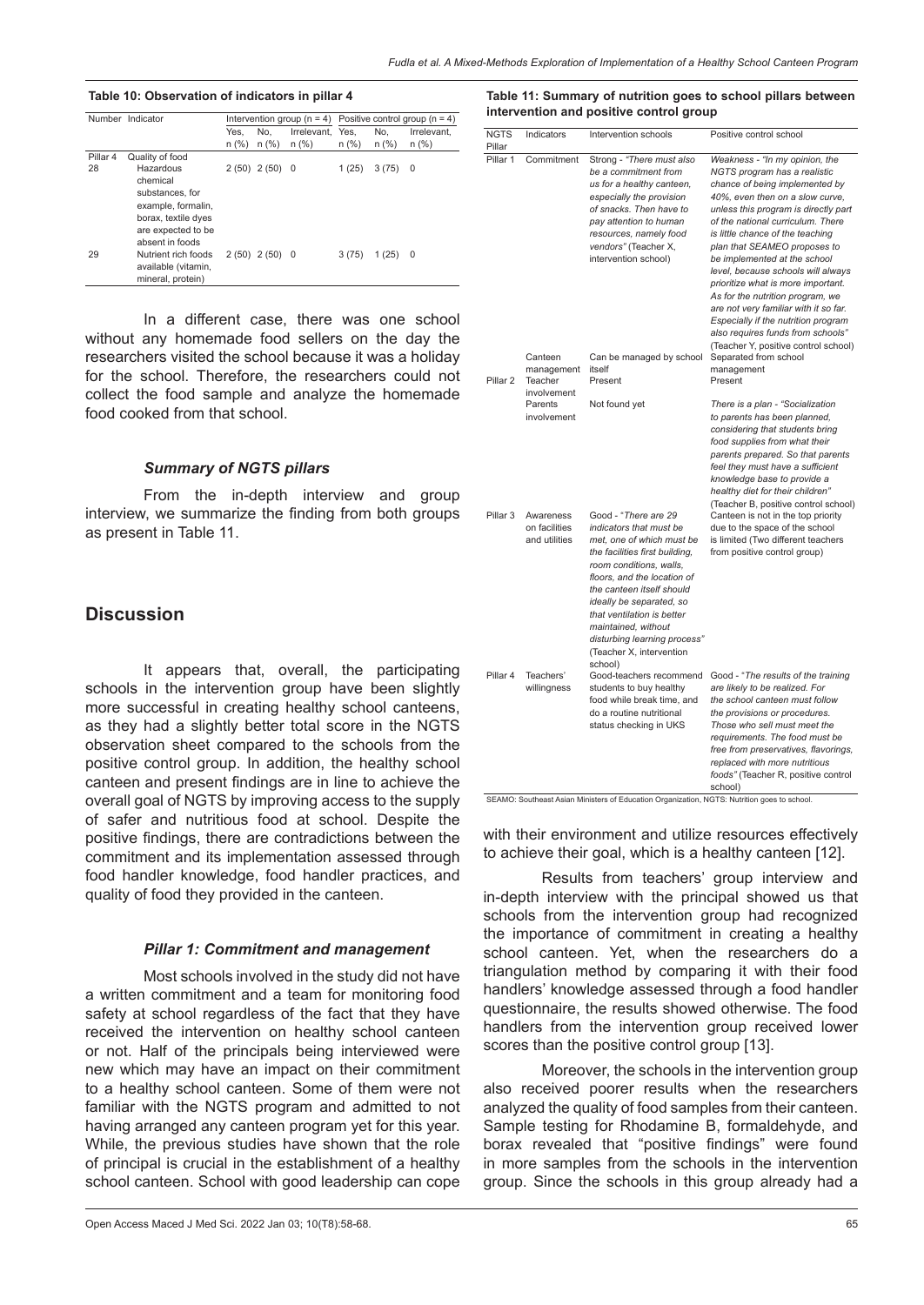high commitment towards healthy school canteen, there is a possibility of other factors that lead to poorer quality of food. The influence from the demand side is considered as one of the possibilities for the condition, since demand can force supply to some extent [13]. However, triangulation with the students as the demand in a school setting was beyond the scope of our study.

# *Pillar 2: Human resource*

Food handlers have important roles in determining the quality of food. A worldwide report showed that the majority of foodborne disease resulted from the improper food handling, such as the use of unhygienic food container and unhygienic practice of food handler [14]. It is almost impossible for any food producer, including a school canteen to guarantee, the food is pathogen free. Thus, those who prepare or handle food at school canteen need to understand and be empowered to improve their food safety skills. Food handler knowledge about food safety and personal hygiene become one of the factors that can improve practice on food safety [15].

Comparison between intervention and positive control group showed that food handlers from the schools in the intervention group had lower knowledge, poorer food handler practice, and also provided poorer quality of food. Poor knowledge among food handlers in the intervention group was relevant with the observation report. It was alarming to find that handwashing and sanitation of cooking and eating utensils were still issues in the school canteens. Besides that, there was more food that contained chemical hazards from the schools in the intervention group. It confirms the importance of knowledge among food handlers in school canteens to keep the quality of food as well as their practice toward food safety. This is consistent with the finding from Tan *et al*. revealed that hygiene knowledge had a positive relationship with self-reported practices of food handlers at primary schools in Malaysia [16].

Although policies were in place (1 school in the intervention group), the food sellers were still reluctant to sell more nutritious food. Many of them had knowledge about the influence of food processing on the nutritional content of food as well as identifying food groups for certain sources of nutrients. However, many of the food handlers still had misconceptions about what a balanced meal looks like, not only from the intervention group but also from the positive control group. In short, many of the food handlers had a relatively good knowledge on nutrition but they still had misjudgments for applying the nutrition knowledge. Hence, once the school principal makes a healthy canteen policy, it is important to spread the information to food handlers, students, teachers, and also parents and all the stakeholders to collaborate in making such rules implemented and sustained [17].

Considering the findings earlier about the human resources involved in the establishment of a healthy canteen, there was still a gap between the principals, teachers, food sellers, and food handlers in the canteen. After a written commitment to establish a healthy school canteen is in place, it is necessary to assist the food sellers and food handlers to provide safe and nutritious food. In a bigger intervention in Australia, the program provided the school canteen with supplementary tools and resources such as a guideline for planning, pricing, and creating an online product database. Canteen product database was created in the form of a website to give examples of products that comply with healthy canteen policy [18]. It is crucial to create an easier approach for the food sellers to follow the policy and therefore help make the program successful.

# *Pillar 3: Facilities and utilities*

Observations resulting from intervention and positive control comparison indicated that schools from the intervention group had better facilities and utilities to implement healthier school canteens. When the researchers interviewed principal and teachers for triangulation, the barriers faced by the positive control group were noticeable.

Regarding the healthy school canteen observation sheet, the schools had to comply with a spacious area of the canteen. However, none of the school canteens in the positive control group had a clean and spacious dining area. For some positive control schools, this challenge cannot be solved easily. Studies in the past also showed that many schools in the US could not comply with the dietary guidelines for school meals from the Department of Agriculture in terms of kitchen space and equipment. The study concluded the lack of standardized space and equipment in the canteen's kitchen inhibited the school from providing appealing food yet nutritious to the students [19]. Thus, it will be difficult to implement a holistic healthy school canteen program without emphasizing the significance of standardized kitchen space and equipment.

Beside the size of the space for the canteen, the teachers and principals from the positive control group were concerned in terms of funding. The fact that the NGTS program suggested schools use their own funding to sustain the program revealed that the schools were hesitant because nutrition is generally not a priority at school. Thus, it will take a long period of time to collect financial sources to run the program. This is consistent with the findings from Li, 2018 revealed that key barriers in implementing healthy canteen include cost, poor communication between employees and management, individual emphasis on taste over healthfulness, and preference [20].

In addition, the stakeholders, especially teachers, were concerned that the NGTS program will take precious teaching time for them and learning time for the students. Since the teachers perceived time as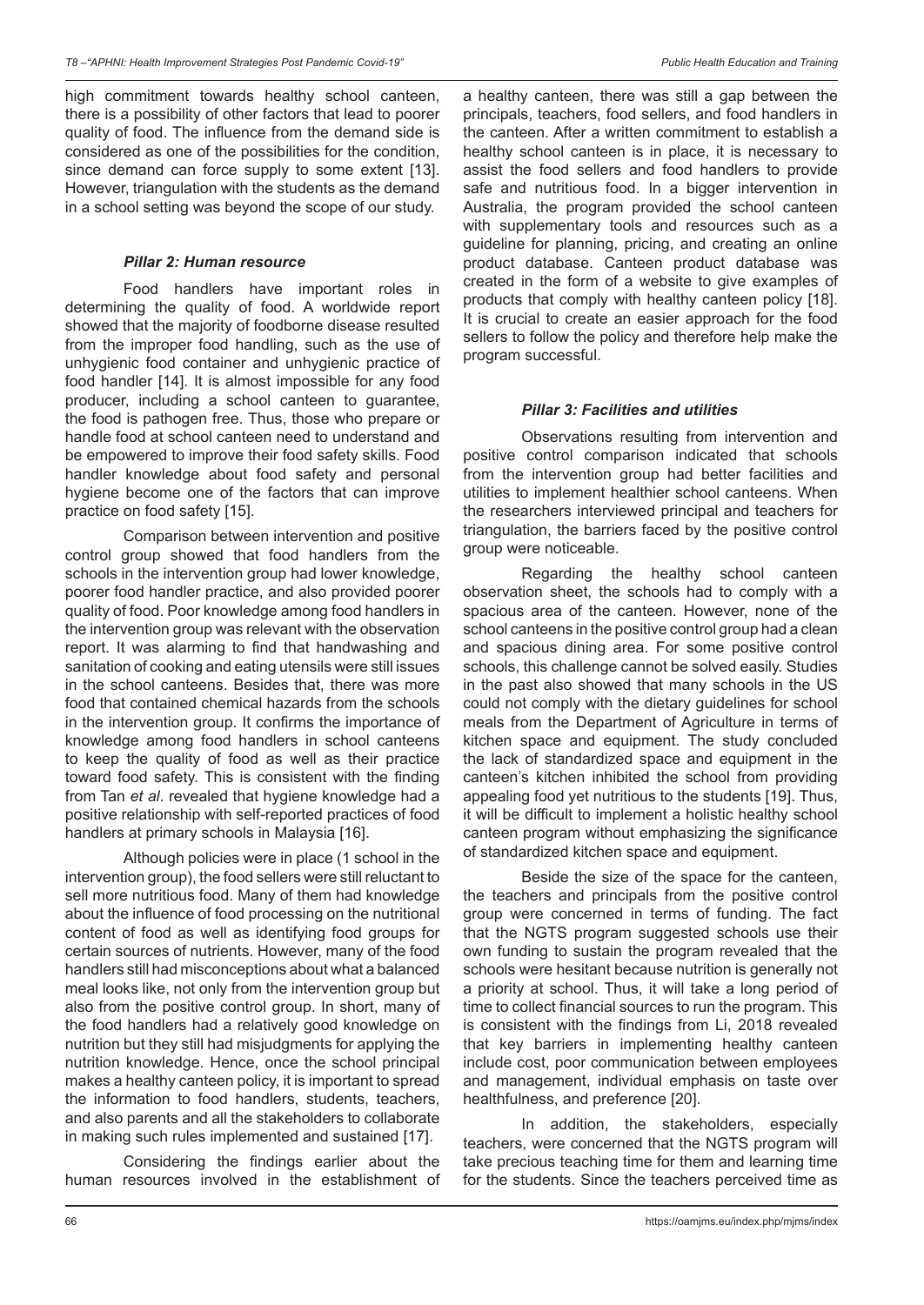a barrier, it implied that they did not see the healthy canteen program to be beneficial for their students' performance in school. Some of the teachers were unable to realize the connection between nutrition and the academic performance of students. Similar with the finding by Holthe *et al*. these barriers related to the time conflict, lack of funding, and inadequate standardized canteen space contributed as significant factors restricting the school ability to successfully implement healthy school canteen as part of NGTS program [21].

# *Pillar 4: Quality of food*

Good quality of food is one factor that can ensure food will not cause harm when people consume it. In this case, the school has to be able to guarantee that the school canteen provides food with good quality to be served to the students.

Researchers' observation using naked eye on the food quality was inaccurate compared to the food testing finding. Items that the researchers did not expect to contain harmful chemical substances, it turned out that they were found "positive." Difference of sensitivity and validity level between naked eye and chemical testing is one of the possible reasons. Chemical testing is required because when additional substances (e.g., formaldehyde and borax) are mixed with the food ingredient, they cannot be assessed visually using naked eye [22]. Furthermore, the difference of observers for each school is also considered as the limitation of the study. There is possible inconsistency in appraising each indicator on quality of food. It would be better to have one person assigned to observe each canteen that we visited. Many studies identify that good quality of food can also be achieved by regular training and education for food handler on microbiological food hazard, personal hygiene, and cross contamination [23].

# *Strength and limitation of the study*

This study was conducted to evaluate the effectiveness of the healthy school canteen portion of the NGTS program. The author realized there were strengths and limitations from this study.

# *Strength*

This study assessed healthy school canteen by using a mix method of quantitative and qualitative approach. Quantitative data on the canteen observational sheet are supported by principal, teacher, and student interview data. Researchers also do triangulation to the information obtained from interviews. Based on these activities, researchers can be sure that the data are valid to depict the real situation of healthy school canteens among eight schools in Malang District, East Java.

#### *Limitation*

Aside from the study design and method, there were some limitations on this study. Minimum requirement of the respondent cannot be afforded by the end of the data collection period. Researchers only got 27 food handlers instead of 30 to test the questionnaire validity that makes our confidence about the finding slightly decreased. Moreover, interobserver reliability while doing observation also needs to be considered as a limitation, because we only can set one person to do it for each school due to the limitation of human resource that we have. While, ideally, more observers can help to reduce interobserver bias.

# **Conclusions**

Within a year, the NGTS program had created a positive impact in the healthy canteen of the intervention group compared to the positive control group, particularly in the establishment of written commitment for healthy school canteen and establishment of a team for monitoring food safety at school. Overall, the schools in the intervention group had a higher score based on the healthy canteen indicators from the NGTS program. However, there are still gaps in human resources especially in the food handlers' practice, improper use of facilities and utilities, and low quality of food.

Commitment and management pillar witness an opposite trend between intervention and positive control groups. High commitment indicated in the intervention schools. In addition, food handler practices toward food safety and condition of facilities and utilities still do not meet the standard. In terms of quality of food, there are some findings on hazardous substances in the food served to the children.

# **Recommendation**

Finding of this study revealed that food handlers' knowledge on hygiene and sanitation practice is lacking for both intervention and control groups, since the score for this section is the lowest among others. Collaboration with another stakeholder such as Primary Health Center can be thought of as a solution to train food handlers about healthy practice while handling the food.

More research is necessary to identify barriers and opportunities that apply for the 4 pillars of healthy school canteen; not only the implementation but also monitoring the program. In addition, since the scope of our study was limited to the supply side, it would